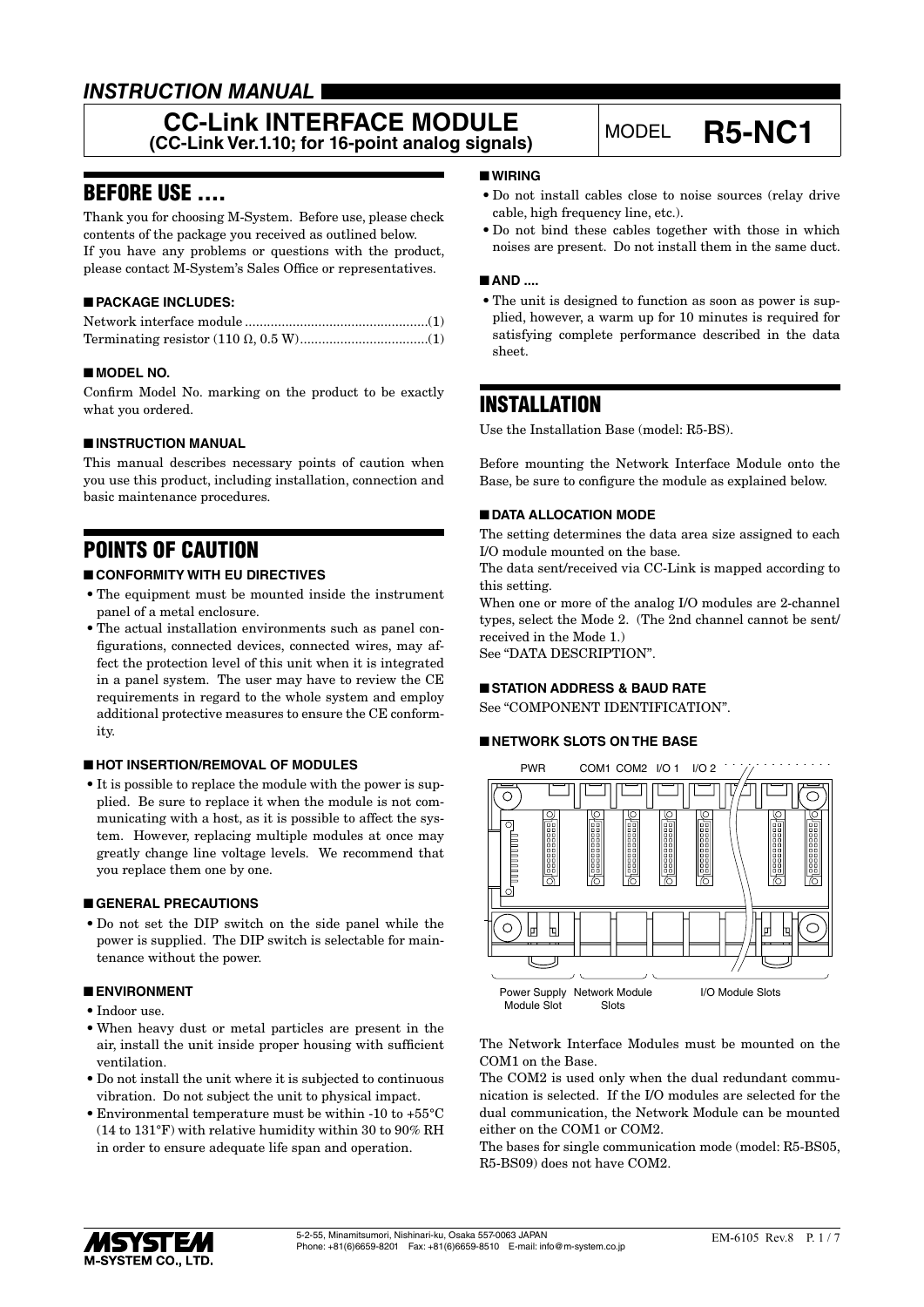## COMPONENT IDENTIFICATION



#### ■ **SIDE DIP SW**

(\*) Factory setting

#### **• Data Allocation Mode: SW1, SW2**

|           |           | DATA ALLOCATION MODE |
|-----------|-----------|----------------------|
| <b>SW</b> |           |                      |
|           | OFF $(*)$ | ON                   |
|           | $OFF(*)$  | OFF                  |

#### **• LED Function: SW3**

| SW <sub>3</sub> | <b>LED FUNCTION</b> |                       |
|-----------------|---------------------|-----------------------|
|                 | <b>RUN</b>          | FRR                   |
| $OFF(*)$        | Green when normal   | Green when abnormal   |
| ON              | Red when receiving  | Red when transmitting |

Note: Be sure to set unused SW4 through 8 to OFF.

## PC CONFIGURATOR

With configurator software, settings shown below are available. Refer to the software manual of R5CON for detailed operation.

#### ■ **NETWORK MODULE SETTING**

| <b>PARAMETER</b>      | <b>AVAILABLE RANGE</b> | DEFAULT SETTING |
|-----------------------|------------------------|-----------------|
| Communication Timeout | $0.0 - 3276.7$ (sec.)  | $3.0$ (sec.)    |

#### ■ **SIDE VIEW** ■ **FRONT VIEW**



#### ■ **FRONT ROTARY SW**

**• Station Address: SA1, SA2**

Station address is set in decimal. (Setpoint adjustment: 01 – 64)

#### **• Baud Rate**

| <b>SW POSITION</b> | <b>BAUD RATE</b>    |  |
|--------------------|---------------------|--|
| $0(*)$             | $156$ kbps          |  |
|                    | 625 kbps            |  |
| 2                  | $2.5$ Mbps          |  |
| 3                  | 5 Mbps              |  |
|                    | 10 Mbps             |  |
| Other positions    | Invalid; ERR LED ON |  |

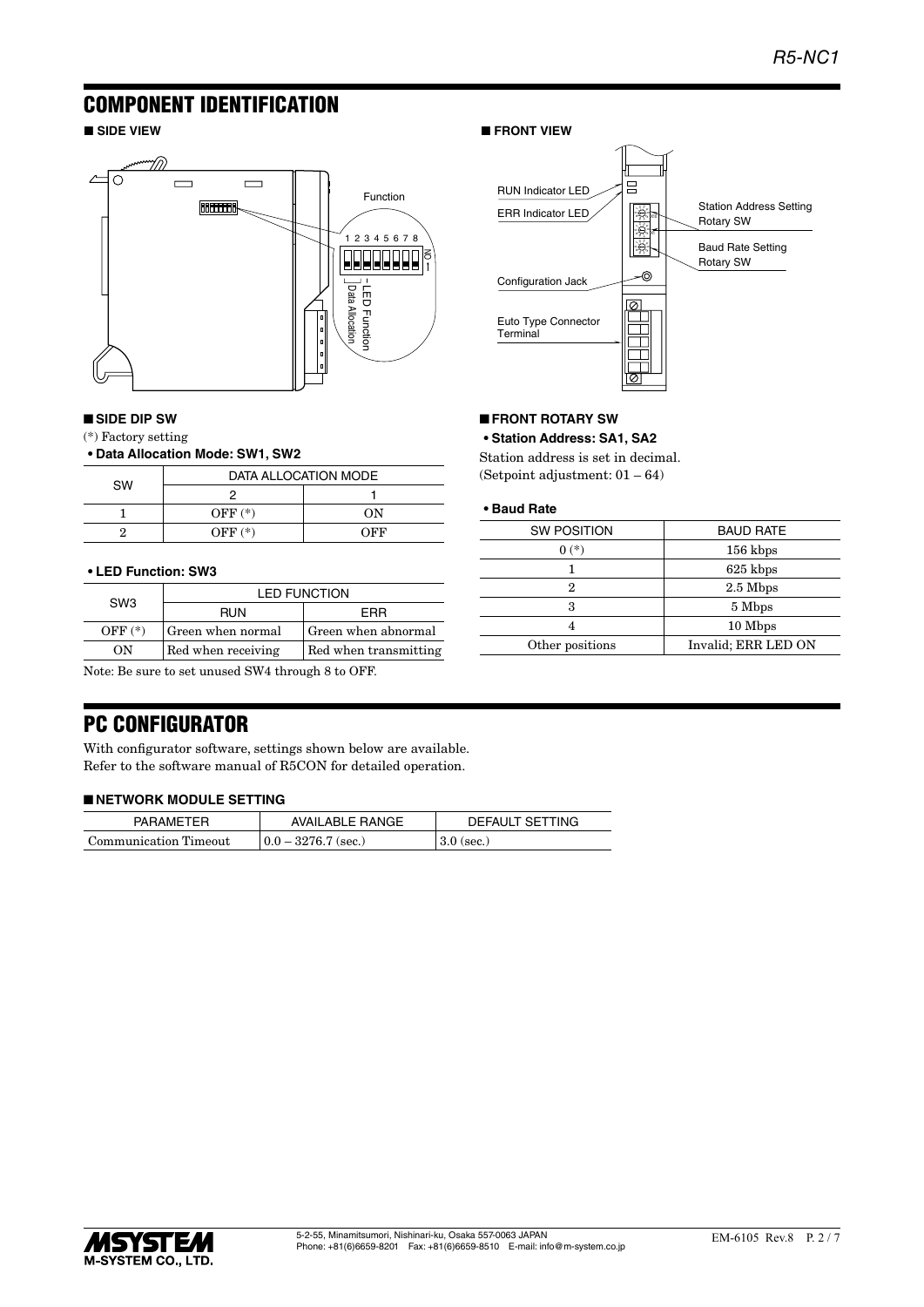## TERMINAL CONNECTIONS

Connect the unit as in the diagram below.

#### ■ **EXTERNAL DIMENSIONS unit: mm (inch)**





#### ■ **CONNECTION DIAGRAM**

Note: In order to improve EMC performance, bond the FG terminal to ground.

Caution: FG terminal is NOT a protective conductor terminal.



Note: The FG terminal is not connected with the FG of the power supply module (model: R5-PS).

# WIRING INSTRUCTIONS

■ **EURO TYPE CONNECTOR TERMINAL (CC-Link)**

Applicable wire size: 0.2 to 2.5 mm<sup>2</sup> (AWG24 to 12) Stripped length: 7 mm

# COMMUNICATION CABLE CONNECTIONS



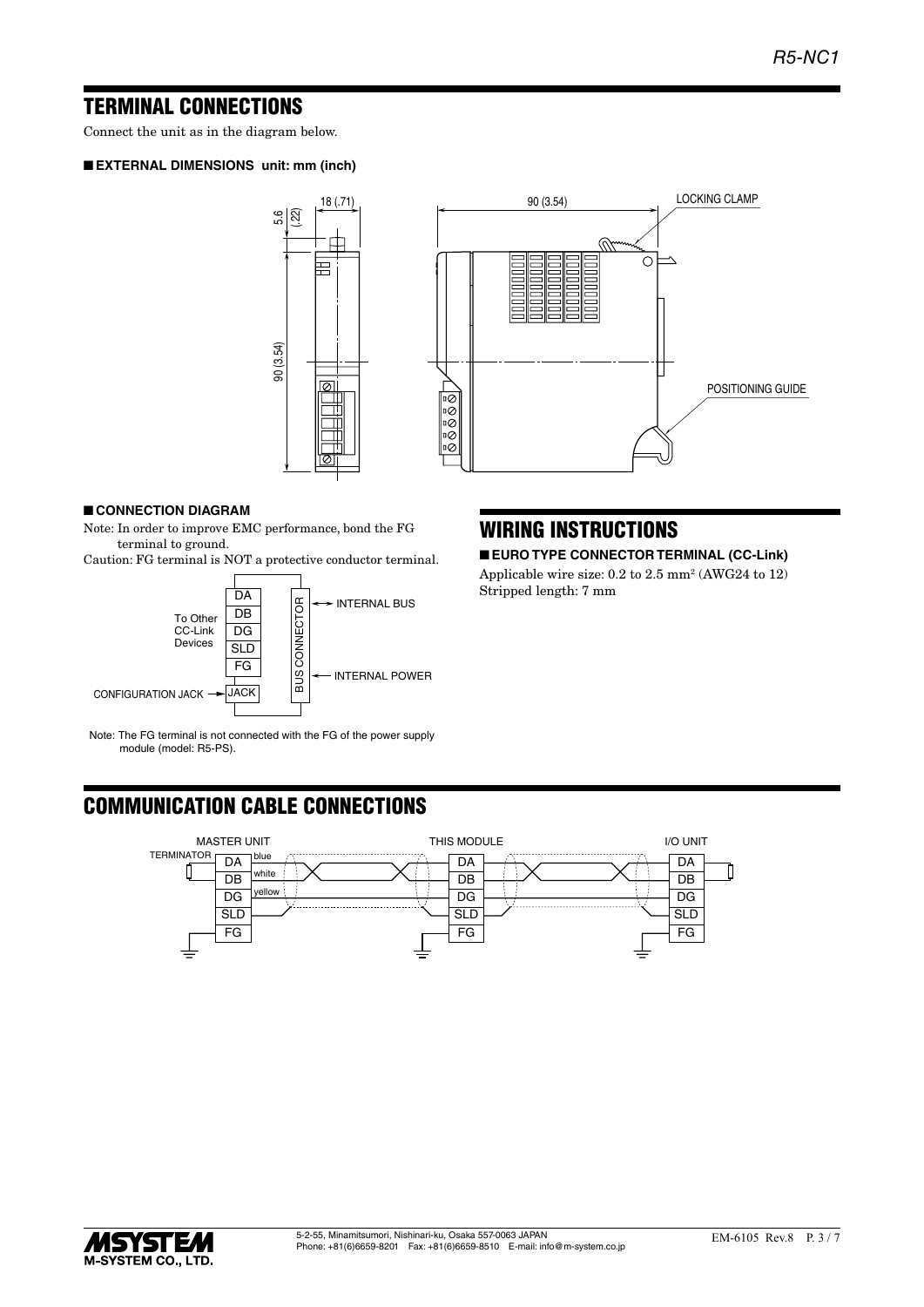## DATA DESCRIPTIONS

The DIP SW located at the side of the module switches the unit's data allocation mode.

The Data Allocation Mode 1 is used when all analog I/O modules are single-channel types. In this mode, one (1) word is assigned for one I/O module. The second channel on the dual-channel modules cannot be used. Max. 16 I/O modules can be used per station.

The Data Allocation Mode 2 is used when one or more analog I/O modules are dual-channel types. In this mode, two (2) words are assigned for one I/O module regardless of whether the second word area is required or not. For example, discrete I/O modules require only one (1) word, but two (2) words are automatically assigned to these modules.

**• Input Data**

the master to the network module.

The figure below shows the allocation of the data sent from

### ■ **DATA ALLOCATION MODE 1**

#### **• Output Data**

The figure below shows the allocation of the data sent from the network module to the master.



Each module takes one-word areas for input and output respectively, regardless of whether the module type is input or output. If a module for Data Allocation Mode 2 is used, the second channel data is not transmitted.

Each module can handle either input or output data. Input and output cannot be mixed in one module.

Input data from the master device is transferred to the module's output data area. The master device can read from the output data area the data it has set.

#### **• RX(n+0)0 through RX(n+0)F**

Analog input modules check high/low limits and ADC. When there is an error in one or more channels, the bit corresponding to the channels turns to "1." The bit corresponding to unmounted channels turns to "1."

| $RX(n+0)$ 0 | Module 1  |
|-------------|-----------|
| $RX(n+0)$ 1 | Module 2  |
| $RX(n+0)$ 2 | Module 3  |
| $RX(n+0)$ 3 | Module 4  |
|             |           |
|             |           |
| $RX(n+0)$ F | Module 16 |

#### **• RX(n+1)0 through RX(n+1)F**

 $RX(n+1)0$  through  $RX(n+1)7$  are reserved for future use.  $RX(n+1)8$  through  $RX(n+1)A$  and  $RX(n+1)C$  through  $RX(n+1)F$  are not used, while  $RX(n+1)B$  is assigned to Ready signal, which is turned to "1" when the network module is in normal conditions.

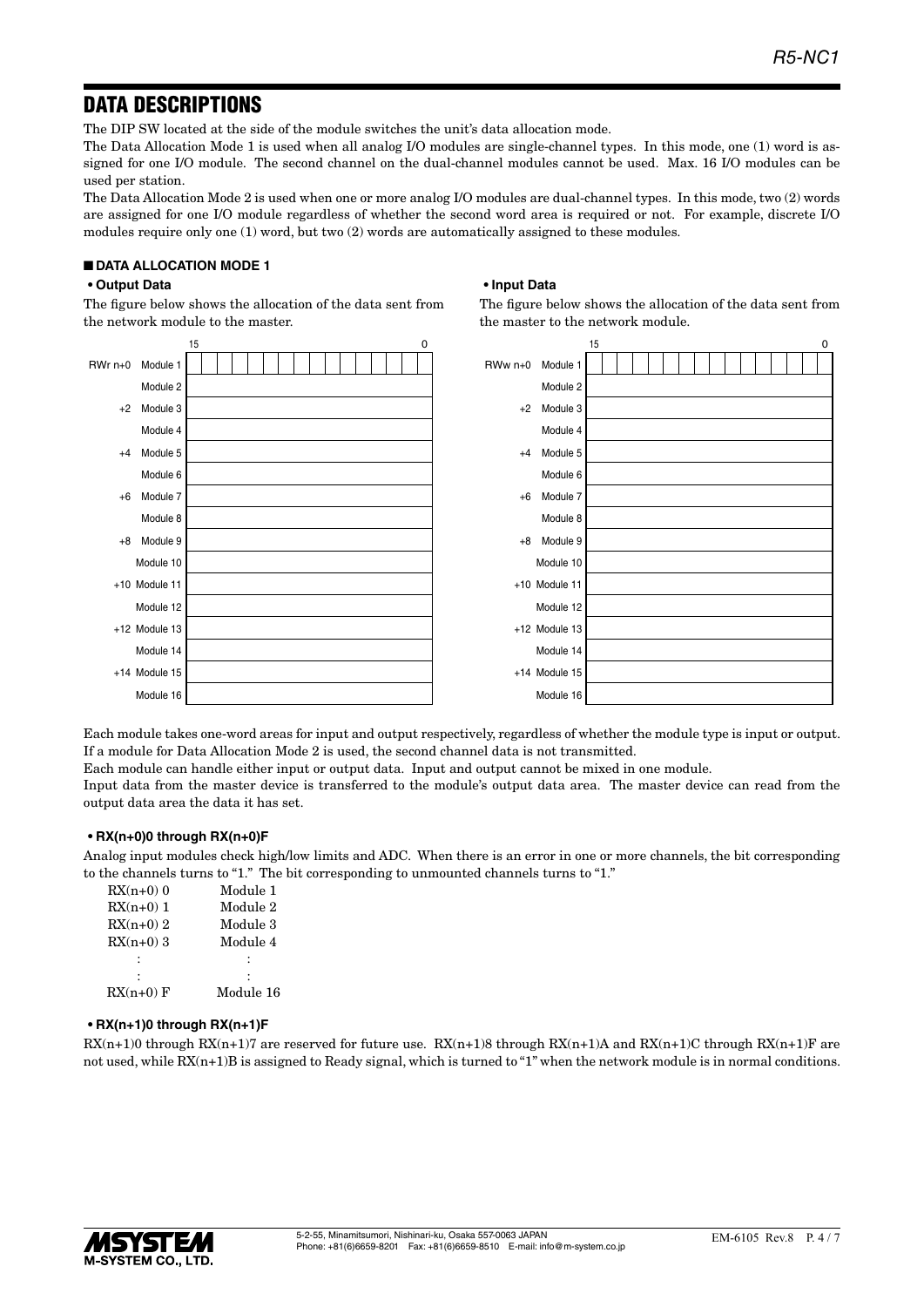## ■ **DATA ALLOCATION MODE 2**

#### **• Output Data**

The figure below shows the allocation of the data sent from the network module to the master.



**• Input Data**

the master to the network module.

The figure below shows the allocation of the data sent from

Each module takes two-word areas for input and output respectively, regardless of whether the module type is input or output. If a module for Data Allocation Mode 1 is used, all the bits for Module n+1 data turn to "0" (unused).

Each module can handle either input or output data. Input and output cannot be mixed in one module.

Input data from the master device is transferred to the module's output data area. The master device can read from the output data area the data it has set.

#### **• RX(n+0)0 through RX(n+0)F**

Analog input modules check high/low limits and ADC. When there is an error in one or more channels, the bit corresponding to the channels turns to "1." The bit corresponding to unmounted channels turns to "1."

| $RX(n+0)$ 0 | Module 1 | I/O <sub>1</sub> |
|-------------|----------|------------------|
| $RX(n+0)$ 1 | Module 1 | I/O <sub>2</sub> |
| $RX(n+0)$ 2 | Module 2 | I/O <sub>1</sub> |
| $RX(n+0)$ 3 | Module 2 | I/O <sub>2</sub> |
| :           |          |                  |
|             |          |                  |
| $RX(n+0) E$ | Module 8 | I/O <sub>1</sub> |
| $RX(n+0)$ F | Module 8 | I/O <sub>2</sub> |
|             |          |                  |

Among the two bits assigned for each module, the least significant bit is used for channel 1 of a two-channel analog module or for a discrete module.

#### **• RX(n+1)0 through RX(n+1)F**

 $RX(n+1)0$  through  $RX(n+1)7$  are reserved for future use.  $RX(n+1)8$  through  $RX(n+1)A$  and  $RX(n+1)C$  through  $RX(n+1)F$  are not used, while RX(n+1)B is assigned to Ready signal, which is turned to "1" when the network module is in normal conditions.

#### ■ **I/O CAPACITY**

In Data Allocation Mode 1, a maximum of 16 I/O modules can be mounted per station. If two-channel type analog modules are mixed, the second channel I/O cannot be used.

In Data Allocation Mode 2, a maximum of 8 I/O modules can be mounted per station.

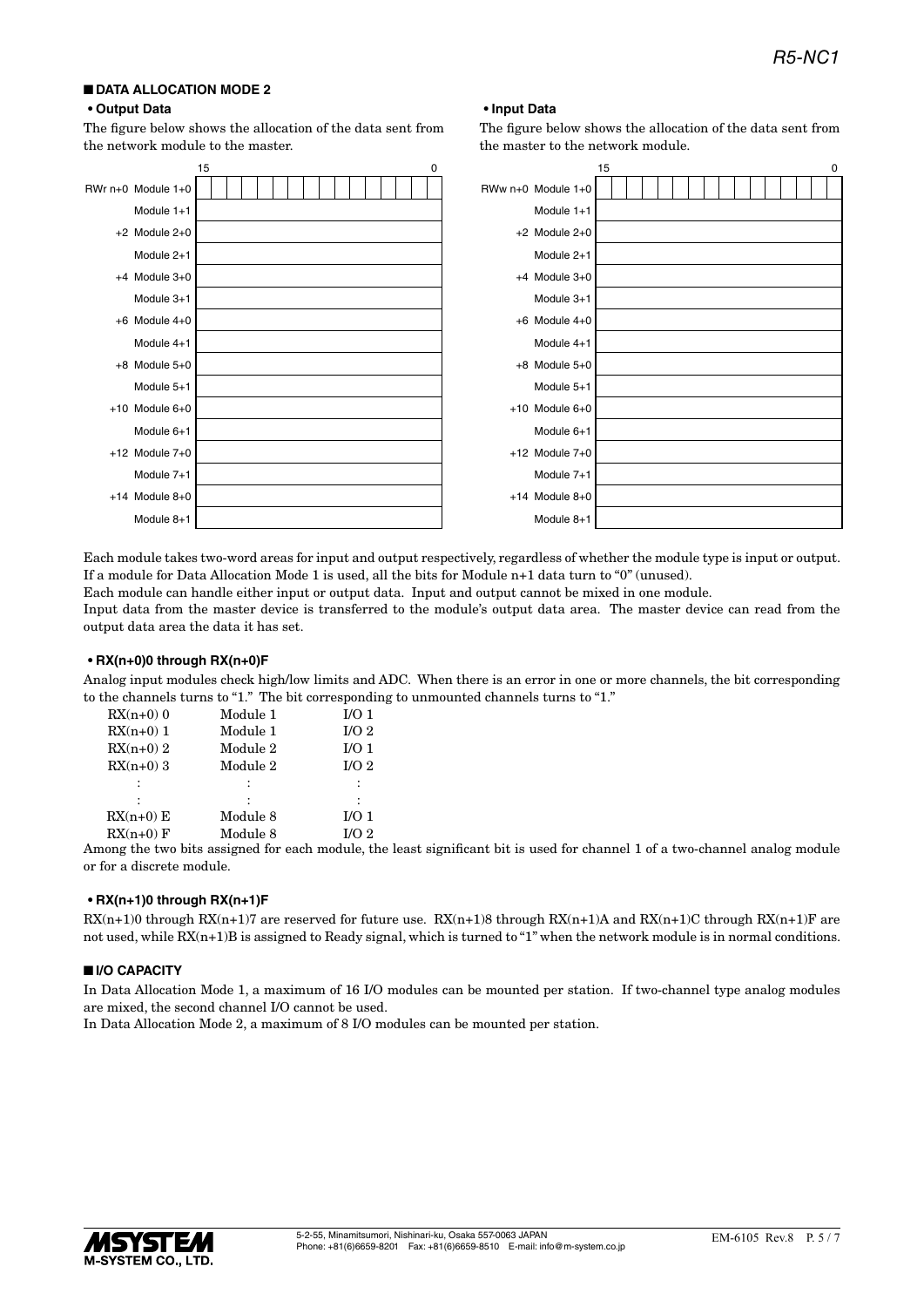# I/O DATA DESCRIPTIONS

The data allocations for typical I/O modules are shown below. Refer to the manual for each module for detailed data allocations.

### ■ **16-BIT ANALOG DATA (models: R5-SV, YV, DS, YS, RS, TS, etc.)**

0 to 100% of the selected I/O range is converted into 0 to 10000 (binary).

With °C or Kelvin temperature unit, raw data is multiplied by 10. For example, 25.5°C is converted into 255.

With <sup>o</sup>F temperature unit, the integer section of raw data is directly converted into the data. For example, 135.4°F is converted into 135.

Negative values are represented in 2's complements.



#### ■ 4-POINT DISCRETE DATA (models: R5-DA4, DC4, etc.)



#### ■ **16-POINT DISCRETE DATA (models: R5-DA16, DC16, etc.)**



1 : ON